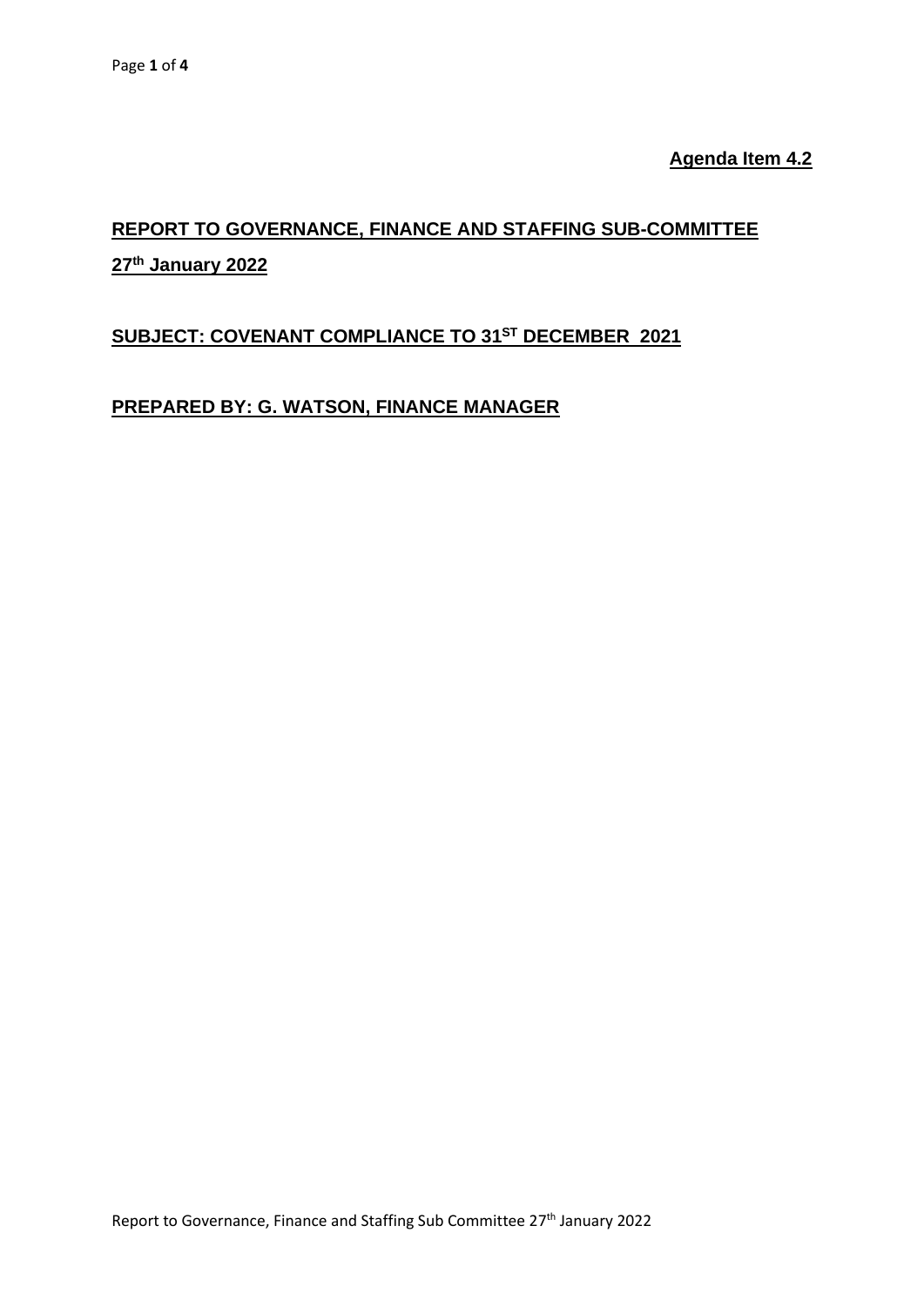This report informs the Management Committee of the Associations compliance with our banking covenants, as set out in our loan agreements with the Triodos Bank.

A Covenant is a condition of a loan that lender uses to monitor a borrower's performance during the period covered by the loan. The covenants are detailed in the attached papers.

Yorkhill Housing Association Ltd is complying with all of its loan covenants with Triodos Bank as at 31<sup>st</sup> December 2021.

The Management Committee is asked to note the Association's compliance with its banking covenants to 31st December 2021.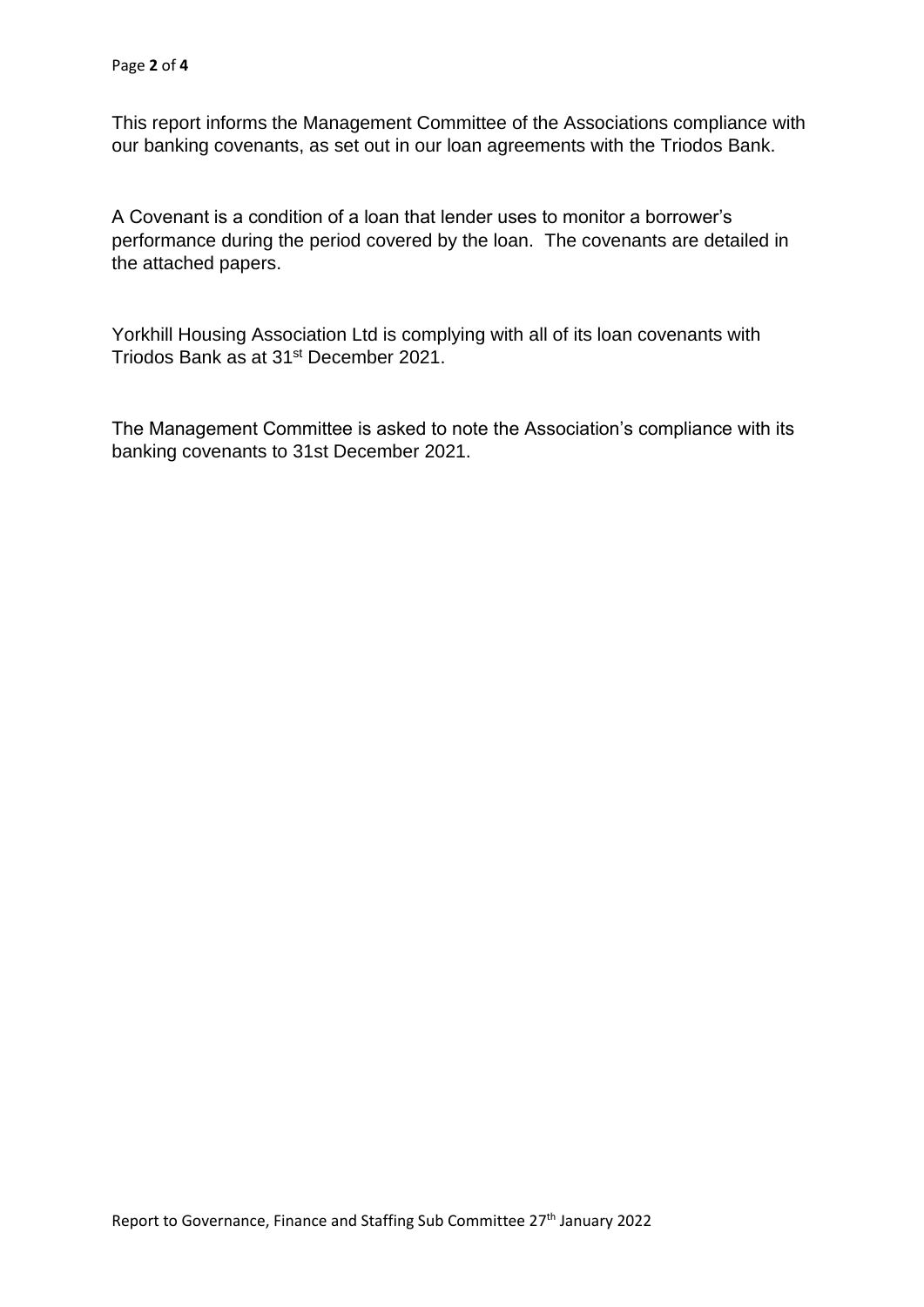## **TRIODOS LOAN COVENANT REPORT**

#### **Triodos Covenants at 31st December 2021**

The Association will satisfy the loan covenants with Triodos as at 31.12.21

#### **1. Interest Cover**

The interest cover ratio is the measure of the Association`s ability to meet its interest payments:

| <b>Operating Surplus</b>                                | 134,754    |
|---------------------------------------------------------|------------|
| Add back depreciation of housing properties             | 370,610    |
| Add back gain/deduct loss on disposals of properties    | 0          |
| Deduct amortisation of public sector grant              | $-214,398$ |
| Deduct any payment made in year towards Pension deficit | $-71,269$  |
| <b>Adjusted Operating Surplus</b>                       | 219,697    |
| Interest Payable                                        | 22,025     |
| <b>Interest Receivable</b>                              | $-17$      |
| Net Interest payable                                    | 22,008     |
| <b>Interest Cover</b>                                   | 9.98       |
| Covenant                                                | 1.1        |
| <b>Covenant satisfied</b>                               | <b>YES</b> |

#### **2. Debt Service Cover**

The debt service coverage ratio is the ration of cash available for debt servicing to interest, principal and lease:

| <b>Adjusted Operating Surplus</b> | 219,697 |
|-----------------------------------|---------|
| Net Interest Paid                 | 22,024  |